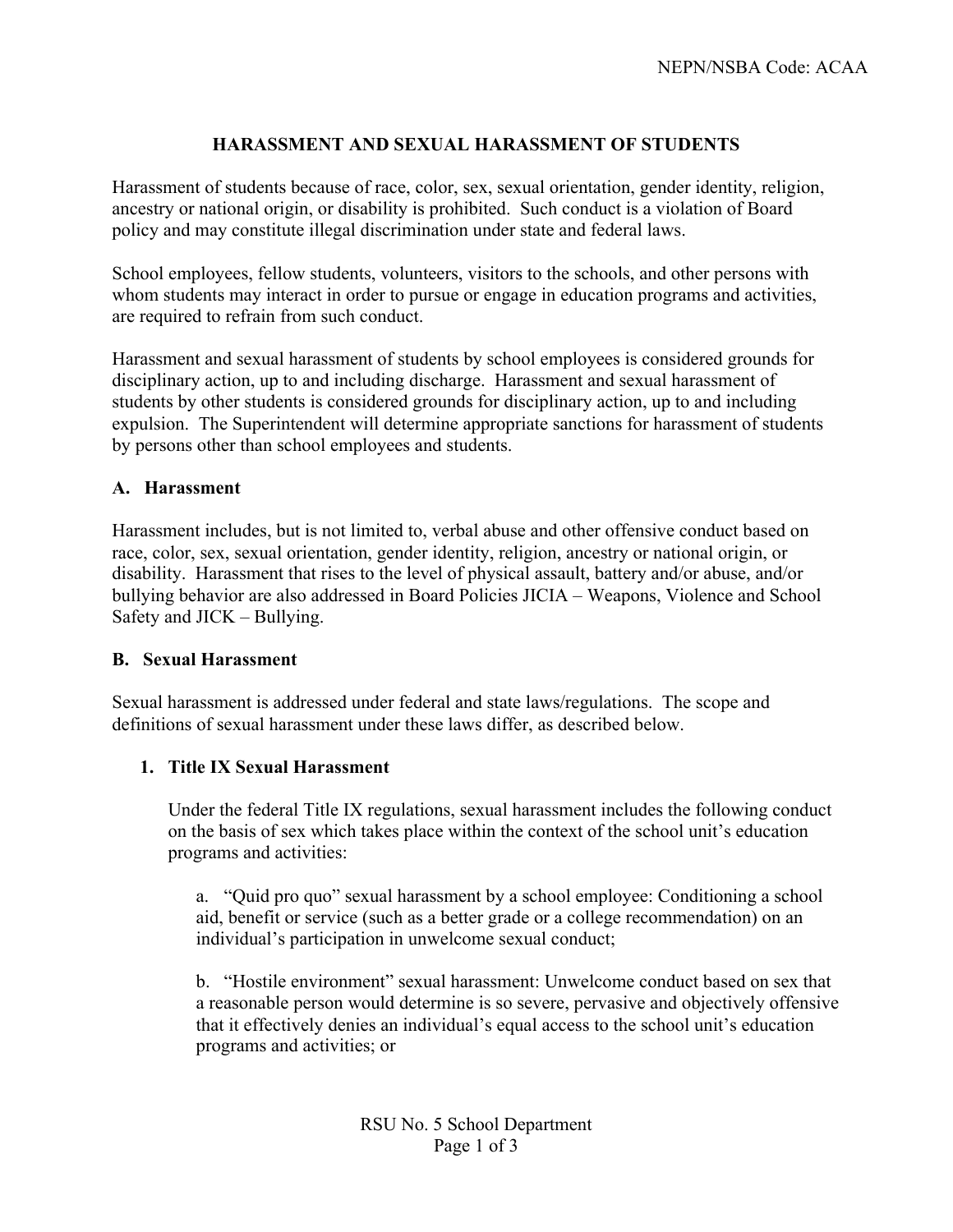c. Sexual assault, dating violence, domestic violence and stalking as these terms are defined in federal laws.

### **2. Sexual Harassment Under Maine Law**

Under Maine law, sexual harassment is defined as unwelcome sexual advances, requests for sexual favors, and other verbal or physical conduct of a sexual nature in the following situations:

a. Submission to such conduct is made either explicitly or implicitly a term or condition of a student's educational benefits;

b. Submission to or rejection of such conduct by a student is used as the basis for decisions on educational benefits; or

c. Such conduct has the purpose and effect of substantially interfering with a student's academic performance or creates an intimidating, hostile or offensive environment.

## **C. Reports and Complaints of Harassment or Sexual Harassment**

All RSU No. 5 employees are required to report possible incidents of harassment or sexual harassment involving students to the Affirmative Action Officer/Title IX Coordinator or. Failure to report such incidents may result in disciplinary action.

Students, parents/legal guardians and other individuals are strongly encouraged to report possible incidents of harassment or sexual harassment involving students to the Affirmative Action Officer/Title IX Coordinator. The Affirmative Action Officer/Title IX Coordinator is also available to answer questions and provide assistance to any individual who is unsure whether harassment or sexual harassment has occurred.

All reports and complaints of harassment or sexual harassment against students shall be addressed through the Student Discrimination/Harassment and Title IX Sexual Harassment Procedures (ACAA-R).

| Legal Reference: | Americans with Disabilities Act (42 U.S.C. §12101 et seq., as amended; 28<br>C.F.R. $§$ 35.107) |
|------------------|-------------------------------------------------------------------------------------------------|
|                  | Section 504 of the Rehabilitation Act of 1973 (Section 504) (29 U.S.C. § 794                    |
|                  | et seq., as amended; $34$ C.F.R. $\S$ 104.7)                                                    |
|                  | Title IX of the Education Amendments of 1972 (20 USC § 1681, et seq.); 34                       |
|                  | $C.F.R.$ Part 106                                                                               |
|                  | Clery Act (20 U.S.C. $\S 1092(f)(6)(A)(v)$ - definition of sexual assault)                      |
|                  | Violence Against Women Act (34 U.S.C. § 1092(f)(6)(A)(v) – definition                           |
|                  | of sexual assault; 34 U.S.C. § $12291(a)(10)$ – dating violence; 34 U.S.C.                      |
|                  |                                                                                                 |
|                  |                                                                                                 |